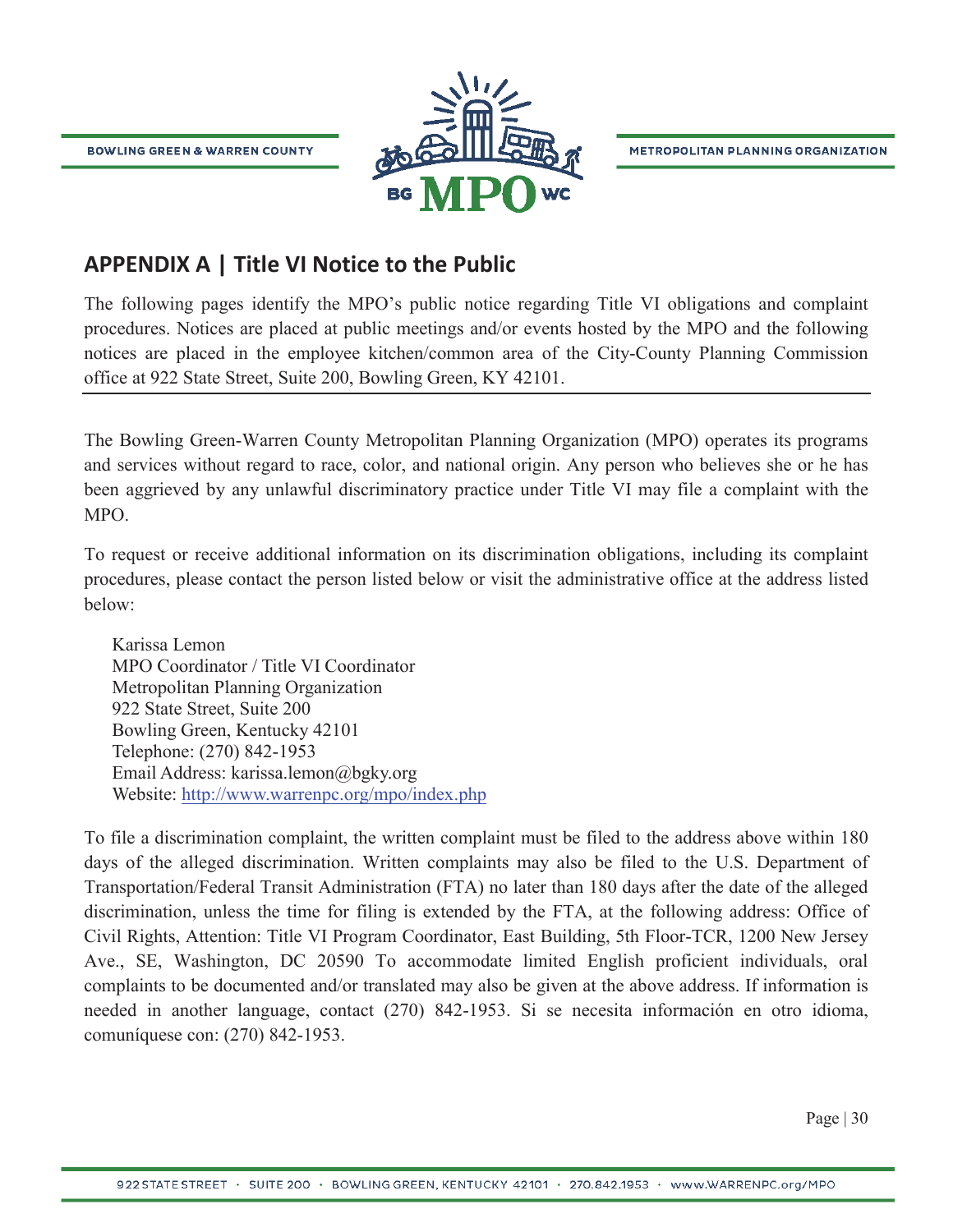**METROPOLITAN PLANNING ORGANIZATION** 

**BOWLING GREEN & WARREN COUNTY** 



## **YOUR CIVIL RIGHTS UNDER TITLE VI**

**The City-County Planning Commission adheres to the Civil Rights Act of 1964 which states: "No person in the United States, shall, on the grounds of race, color, or national origin, be excluded from participation in, be denied the benefits of, or be subjected to discrimination under any program or activity receiving Federal financial assistance." For more information on the Title VI transit obligations, please see the contact information below.** 

## **MAKING A TITLE VI COMPLAINT**

**Any person who believes he/she has been subjected to discrimination in the delivery of or access to public transportation services on the basis of race, color, or national origin, may file a complaint with the City-County Planning Commission (CCPC). Such complaint must be filed in writing with (CCPC) no later than 180 days after the alleged discrimination. For information on how to file a complaint, contact (CCPC) as listed below.** 

**Karissa Lemon, MPO Coordinator, 922 State Street, Suite 200, Bowling Green, KY 42101 (270) 842-1953** 

**Email Address: karissa.lemon@bgky.org Website: www.bgareampo.org** 

**Written complaints may also be submitted to the Project Manager or Public Transit Branch Manager at the Kentucky Transportation Cabinet at (502) 564-7433.** 

**Written complaints may also be filed with the U. S. Department of Transportation/Federal Transit Administration (FTA) no later than 180 days after the date of the alleged discrimination, at the following address: Office of Civil Rights, Attention: Title VI Program Coordinator, East Building, 5th Floor-TCR, 1200 New Jersey Ave., SE, Washington, DC 20590.** 

**To accommodate limited English proficient individuals, oral complaints to be documented and/or translated may also be given at the above address. If information is needed in another language, contact (270) 842-1953. Si se necesita información en otro idioma, comuníquese con: (270) 842-1953.**

Page | 31